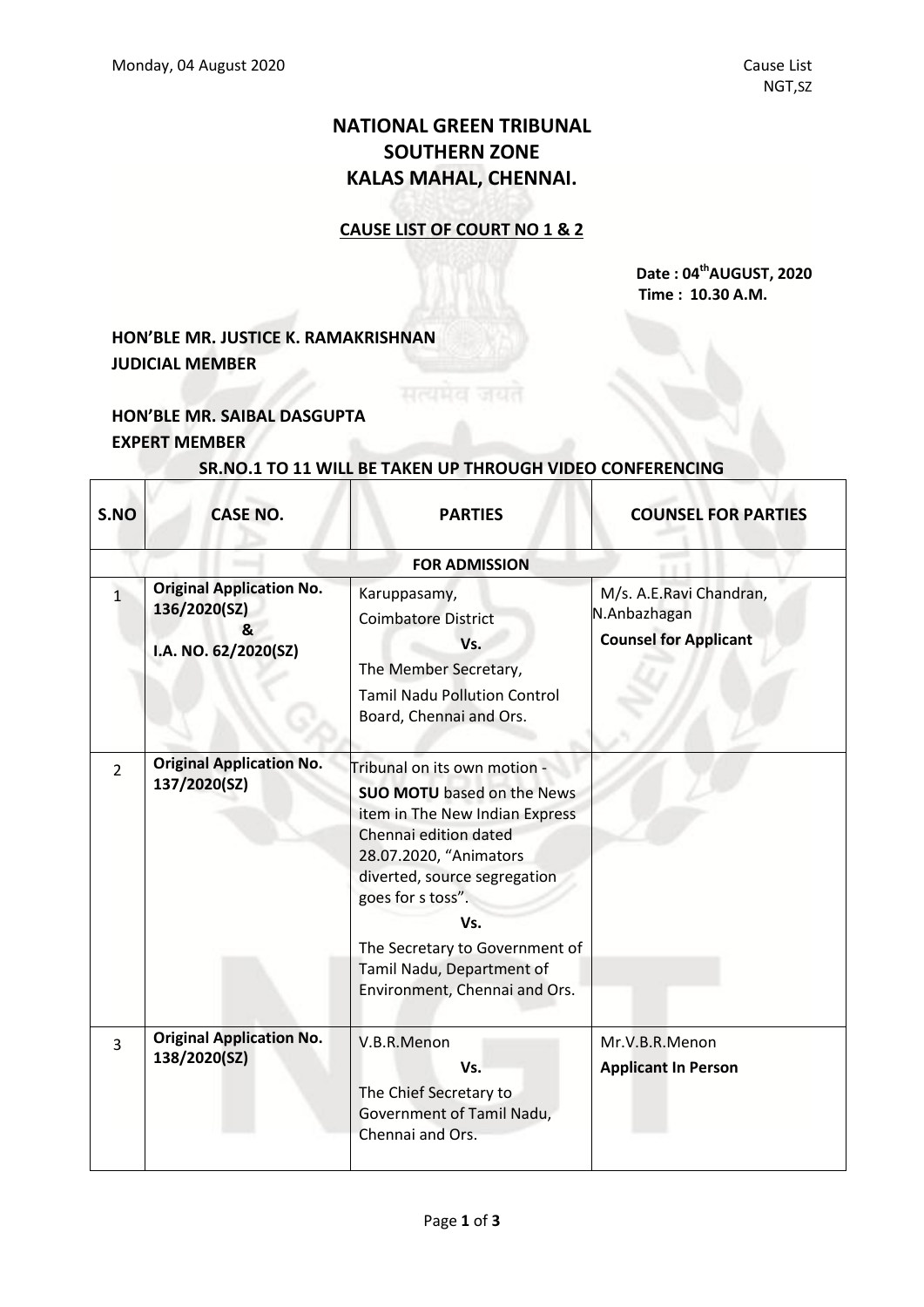|                    |                                                                                                                                                                                       | <b>FOR REPORT</b>                                                                                            |                                                                                                                                                                                                                   |  |  |
|--------------------|---------------------------------------------------------------------------------------------------------------------------------------------------------------------------------------|--------------------------------------------------------------------------------------------------------------|-------------------------------------------------------------------------------------------------------------------------------------------------------------------------------------------------------------------|--|--|
| $\overline{4}$     | <b>Original Application No.</b><br>45/2017(SZ)<br>[HEARD THROUGH VIDEO<br><b>CONFERENCING ON</b><br>02.07.2020]                                                                       | Thenkeeranur Vivasayigal<br>Nala Sangam<br>Vs.<br>Union of India and Ors.                                    | M/s.Taaurs Associates<br><b>Counsel for Applicant</b><br>M/s.SyedNurullah Sheriff for R1<br>M/s. Mani Gopi<br>for R2 & R3, R8 to R10<br>M/s. P.T.Ramkumar for R4 to R6<br>M/s. Abdul Saleem & Saravanan<br>for R7 |  |  |
|                    |                                                                                                                                                                                       |                                                                                                              | [FOR FILING STATUS REPORT]                                                                                                                                                                                        |  |  |
| 5                  | <b>Original Application No.</b><br>49/2017(SZ)                                                                                                                                        | F.Thankachan<br>Vs.<br>The District Collector,<br>Kanyakumari District and Ors.                              | M/s.V.Raghavan<br><b>Counsel for Applicant</b><br>M/s. M. Mani Gopi for R1<br>M/s. C. Kasi Rajan for R2<br>M/s. C.K.M. Apaji for LR of R4<br>[FOR CONSIDERATION OF REPORT]                                        |  |  |
| 6                  | <b>Original Application No.</b><br>129/2017(SZ)<br>&<br>MA.No.158/2017(SZ)                                                                                                            | <b>Federation of Apartments</b><br>Association Bengaluru,<br>Vs.<br>State of Karnataka<br>Bangalore and Ors. | M/s.Shivakumar.S<br>Party - In - Person<br>M/s. Darpan for R1, R2, R5<br>M/s. M.R.Gokul Krishnan for R3<br>M/s.TNC.Kaushik for R4<br>[FOR FILING REPORT]                                                          |  |  |
| $\overline{7}$     | <b>Original Application No.</b><br>206/2017(SZ)                                                                                                                                       | S.Ranjith Fernando<br>Vs.<br>The Chairman,<br><b>Tamil Nadu Pollution Control</b><br>Board, Chennaiandors.   | M/s. D.Ravichander<br><b>Counsel for Applicant</b><br>M/s. Abdul Saleem for R1<br>M/s. P.T.Ramadevi for R2<br>M/s. Thanganilafor R3<br><b>[FOR FILING REPORT]</b>                                                 |  |  |
| 8                  | <b>Original Application No.</b><br>24/2019(SZ)<br>&<br>I.A No. 59/2020(SZ)<br>[FOR INTERIM<br><b>INJUNCTION]</b><br>[ADJOURNED THROUGH<br><b>VIDEO CONFERENCING ON</b><br>29.07.2020] | HasainarSharjid<br>Vs.<br>Union of India and Ors.                                                            | M/s. Taaurs Associates<br><b>Counsel for Applicant</b><br>M/s. M.Sumathi for R1<br>M/s. Harikrishnan for R7<br>[FOR REPORT]                                                                                       |  |  |
| <b>FOR HEARING</b> |                                                                                                                                                                                       |                                                                                                              |                                                                                                                                                                                                                   |  |  |
| 9                  | <b>Original Application No.</b><br>177/2016(SZ)<br><b>[HEARD THROUGH VIDEO</b><br><b>CONFERENCING ON</b><br>17.06.2020]                                                               | Devineni Rajasekhar<br>Vs.<br>State of Andhra Pradesh,<br>Hyderabad and ors.                                 | M/s. N. Sreedhar Reddy<br><b>Counsel for Applicant</b><br>M/s. MadhuriDonti Reddy<br>for R1 to R28<br>[HEARING]                                                                                                   |  |  |